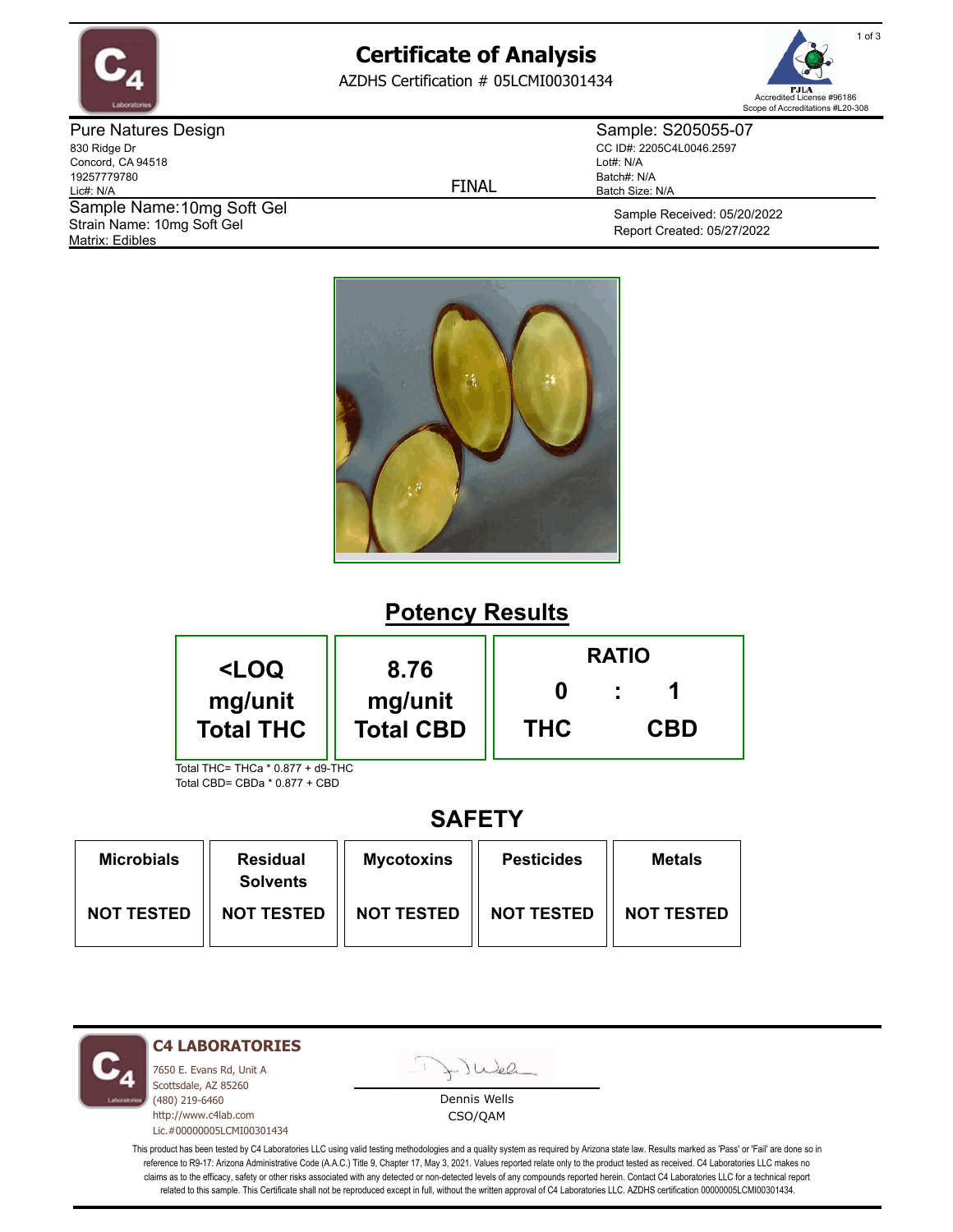

## **Certificate of Analysis**

AZDHS Certification # 05LCMI00301434



Pure Natures Design 830 Ridge Dr Concord, CA 94518 19257779780 Lic#: N/A Matrix: Edibles Sample Name: 10mg Soft Gel Strain Name: 10mg Soft Gel

FINAL

Lot#: N/A

Batch#: N/A Batch Size: N/A

Sample: S205055-07 CC ID#: 2205C4L0046.2597

> Sample Received: 05/20/2022 Report Created: 05/27/2022

#### **Cannabinoids by HPLC - Commercial**

| Analyte                   | LOQ    | <b>Mass</b> | <b>Mass</b> | <b>Mass</b> | Q              |
|---------------------------|--------|-------------|-------------|-------------|----------------|
|                           | $\%$   | $\%$        | mg/g        | mg/unit     |                |
| <b>THCA</b>               | 0.0143 | $<$ LOQ     | $<$ LOQ     | $<$ LOQ     | Q3             |
| $d9-THC$                  | 0.0143 | $<$ LOQ     | $<$ LOQ     | $<$ LOQ     | Q <sub>3</sub> |
| d8-THC                    | 0.0143 | $<$ LOQ     | $<$ LOQ     | $<$ LOQ     | Q <sub>3</sub> |
| <b>CBDA</b>               | 0.0143 | $<$ LOQ     | $<$ LOQ     | $<$ LOQ     | Q <sub>3</sub> |
| <b>CBD</b>                | 0.0143 | 1.43        | 14.30       | 8.76        | Q <sub>3</sub> |
| <b>CBG</b>                | 0.0143 | $<$ LOQ     | $<$ LOQ     | $<$ LOQ     | Q <sub>3</sub> |
| <b>CBN</b>                | 0.0143 | $<$ LOQ     | $<$ LOQ     | $<$ LOQ     | Q <sub>3</sub> |
| <b>CBC</b>                | 0.0143 | $<$ LOQ     | $<$ LOQ     | $<$ LOQ     | Q <sub>3</sub> |
| Total Cannabinoids 0.0143 |        | 1.43        | 14.30       | 8.76        | Q <sub>3</sub> |
| <b>Total THC</b>          | 0.0143 | $<$ LOQ     | $<$ LOQ     | $<$ LOQ     | Q <sub>3</sub> |
| <b>Total CBD</b>          | 0.0143 | 1.43        | 14.30       | 8.76        | Q3             |

Total THC= THCa \* 0.877 + d9-THC. Total CBD= CBDa \* 0.877 + CBD. LOQ = Limit of Quantitation; NR = Not Reported; ND = Not Detected.

Unless otherwise stated all quality control samples performed within

specifications established by the Laboratory.

Cannabinoids method: HPLC-DAD.

1 unit= .6129g

Unit Description: soft gel



#### **C4 LABORATORIES**

7650 E. Evans Rd, Unit A Scottsdale, AZ 85260 (480) 219-6460 http://www.c4lab.com Lic.#00000005LCMI00301434



Dennis Wells CSO/QAM

This product has been tested by C4 Laboratories LLC using valid testing methodologies and a quality system as required by Arizona state law. Results marked as 'Pass' or 'Fail' are done so in reference to R9-17: Arizona Administrative Code (A.A.C.) Title 9, Chapter 17, May 3, 2021. Values reported relate only to the product tested as received. C4 Laboratories LLC makes no claims as to the efficacy, safety or other risks associated with any detected or non-detected levels of any compounds reported herein. Contact C4 Laboratories LLC for a technical report related to this sample. This Certificate shall not be reproduced except in full, without the written approval of C4 Laboratories LLC. AZDHS certification 00000005LCMI00301434.